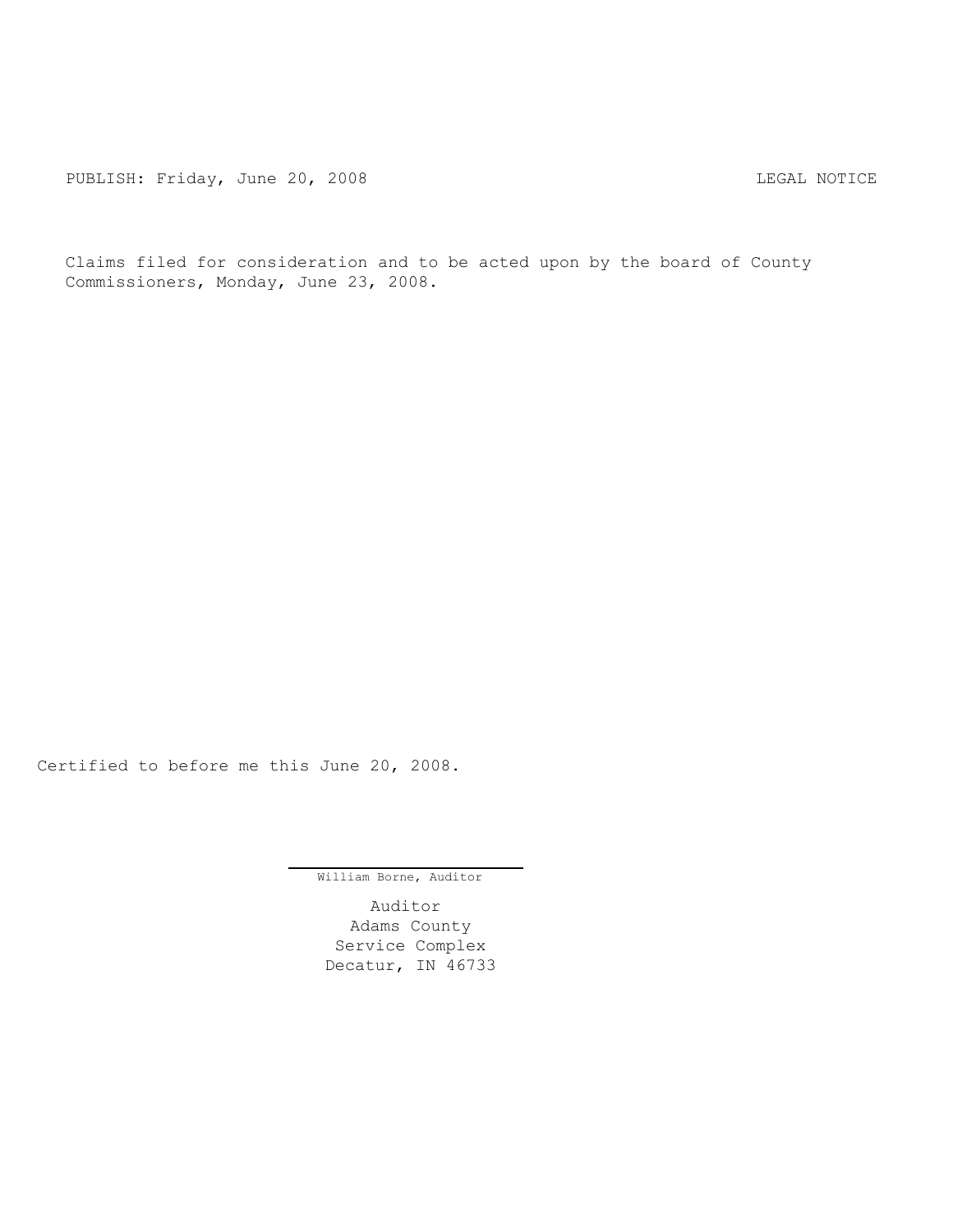

## **Claims Docket for Newspaper Adams County, Indiana**

## For Period: **5/2/2008** to **5/30/2008**

Date Claims to be Paid: **6/23/2008**

*313 W. Jefferson St. Decatur, IN 46733 (219) 724-2600*

| <b>Vendor</b>                    | Amount     | <b>Vendor</b>                    | <b>Amount</b> |  |
|----------------------------------|------------|----------------------------------|---------------|--|
| <b>Adams County Auto Supply</b>  | 908.14     | Adams County Economic Dev        | 44,291.07     |  |
| <b>Adams Memorial Hospital</b>   | 33,035.14  | <b>Adams County Treasurer</b>    | ,127,579.96   |  |
| Indiana Michigan Power           | 9,208.48   | American Health Care             | 447.69        |  |
| <b>Appraisal Research Corpor</b> | 1,000.00   | Aqua Blast                       | 26.70         |  |
| Baker And Sons Plumbing &        | 832.06     | Berne Ready Mix                  | 500.49        |  |
| Berne Tri-Weekly News            | 717.61     | Brown, Blair A.                  | 27.00         |  |
| Hoosier Blue Flame               | 175.00     | Butler, Fairman, & Seufer        | 1,660.32      |  |
| Bowers, Charles                  | 2,302.92   | Chet's Pest Control              | 90.00         |  |
| Cintas Location #338             | 76.02      | City Of Decatur                  | 876.67        |  |
| Decatur True Value               | 7.16       | <b>Complete Printing Service</b> | 1,608.00      |  |
| Computer Systems, Inc.           | 1,462.16   | Courtesy Ford, Inc.              | 22,710.59     |  |
| Craigville Telephone Comp        | 119.60     | Sigworth, Darrell W.             | 650.86        |  |
| Decatur Daily Democrat           | 1,046.08   | <b>Decatur Dental Service</b>    | 483.00        |  |
| Downing & Glancy Funeral Home    | 100.00     | Kiess, Duane A.                  | 100.00        |  |
| <b>Emergency Radio Service</b>   | 1,049.50   | Erie Haven                       | 371.17        |  |
| <b>Everett Drainage</b>          | 3,375.00   | Gall's                           | 271.86        |  |
| Geneva Police Department         | 45.00      | Gerber's Super Valu, Inc.        | 864.59        |  |
| Gordon Food Service              | 5,204.63   | Graber Insurance, Inc.           | 520.00        |  |
| Grimm's Auto                     | 583.08     | Hall Signs                       | 1,870.00      |  |
| Haywood Printing Company         | 671.14     | Helena Chemical                  | 40.24         |  |
| Hilty Engine Service             | 193.43     | Imaging Office Systems, I        | 250.85        |  |
| Ind. Assoc. Of Co. Counci        | 140.00     | Indiana State Police Trai        | 159.00        |  |
| Heimann, James                   | 78.12      | Smith, Jan                       | 20.00         |  |
| K-Mart                           | 306.69     | Keepsake Marriage Certifi        | 105.00        |  |
| Werich, Kelly                    | 149.10     | Kiess Electric                   | 401.73        |  |
| L & S Distributing               | 4,850.21   | Landis & Sons Drainage           | 6,468.00      |  |
| Lehman Feed Mill                 | 305.20     | Lica Construction Corpora        | 33,968.60     |  |
| Busse, Louise                    | 180.88     | M. D. Landscaping Service        | 512.50        |  |
| Manatron                         | 496.86     | Gresla, Mark S. Md               | 414.00        |  |
| Meshberger Brothers Stone        | 105,249.78 | Monroe Water Department          | 125.79        |  |
| Moser Motor Sales, Inc.          | 577.69     | National Oil And Gas             | 2,002.03      |  |
| Nipsco                           | 4,796.54   | Office Concepts, Inc.            | 139.06        |  |
| Schwartz, Palmer                 | 8.80       | Park Center, Inc.                | 85,571.50     |  |
| Paul W. Reidenbach Equipm        | 32.00      | Pitney-Bowes                     | 228.00        |  |
| Plumley Farm Drainage            | 249.90     | Portland Motor Parts, Inc        | 41.76         |  |
| Quik Stop                        | 65.98      | McIntosh, Rhonda L.              | 295.32        |  |
| Bollenbacher, Rodney G.          | 50.00      | <b>Safety Systems</b>            | 249.01        |  |
| Selking International            | 275.84     | St. Joseph Hospital Labor        | 160.00        |  |
| Baumann, Steve                   | 70.00      | <b>Stone-Street Quarries</b>     | 514.97        |  |
| <b>Summit Radiology</b>          | 217.00     | Reynolds, Tamara J.              | 125.00        |  |
| Smith, Teryl R.                  | 30.00      | Print Shop                       | 10,023.19     |  |
| Fox, Thomas E.                   | 112.52     | Sheets, Thomas Wade              | 25.00         |  |
| <b>Tractor Supply Company</b>    | 43.86      | Tri-State First Aid              | 56.55         |  |
| Two Brothers Restaurant          | 56.00      | U.S. Postmaster                  | 6,230.00      |  |
| USI, Inc.                        | 76.79      | Victoria Ellis                   | 20.00         |  |
| Welder Services, Inc.            | 44.40      | West Payment Center              | 597.25        |  |
| Witham Toxicology Laboratory     | 1,127.00   | Faulkner's Bindery, Inc.         | 8,750.00      |  |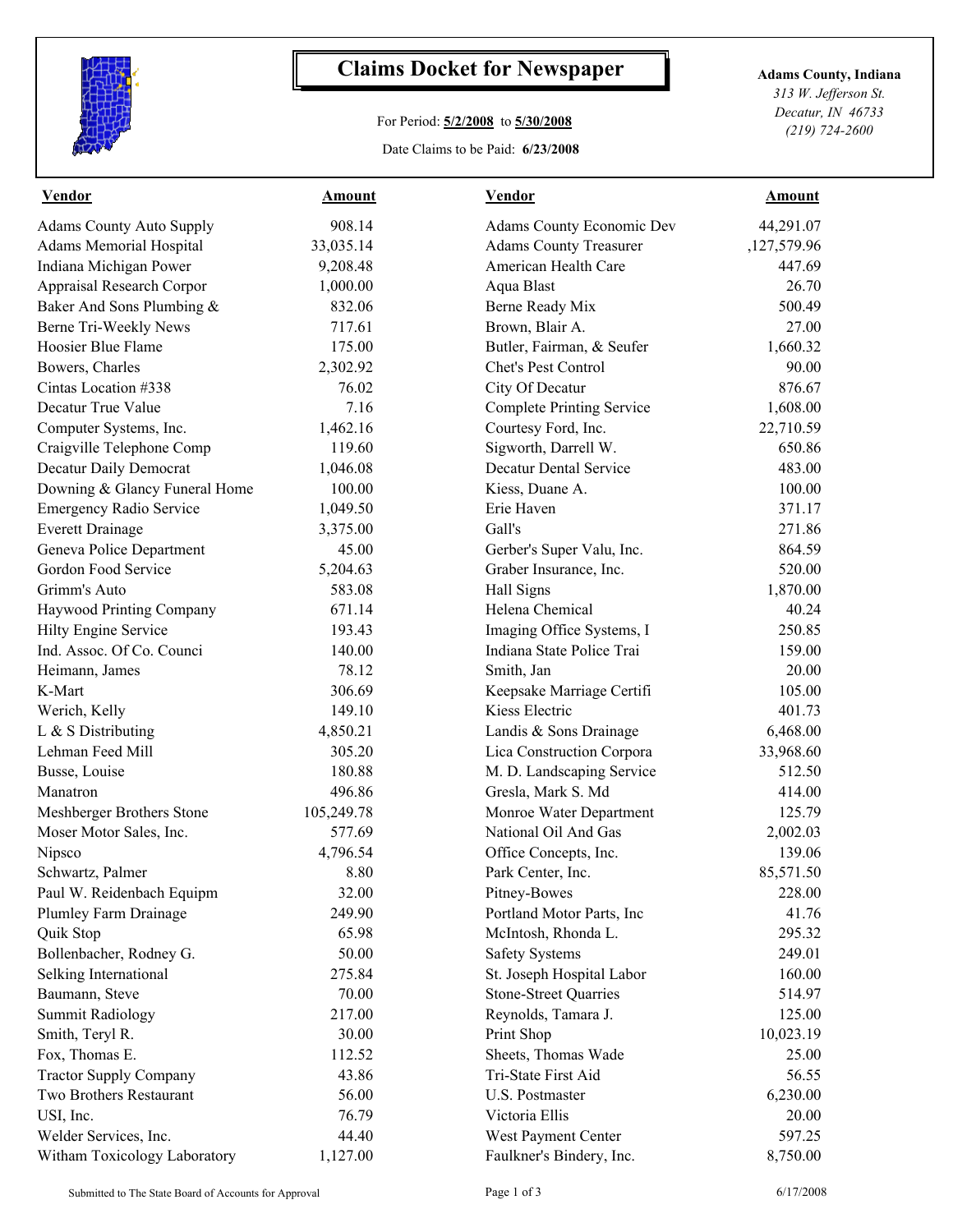| D & D Auto Sales                           | 143.99   | Christopher E. Harvey                 | 121.68     |
|--------------------------------------------|----------|---------------------------------------|------------|
| Cook, Russell E.                           | 20.00    | Burry, Herman, Miller, Brown          | 2,121.25   |
| <b>Swiss City Veterinary</b>               | 435.00   | National Serv-All                     | 195.45     |
| Wulliman, J. Sue                           | 447.46   | Embarg                                | 9,411.65   |
| Teeple, Gary                               | 20.00    | <b>Bit Mat Products</b>               | 32,224.19  |
| Imi Irving Material, Inc.                  | 869.36   | J. L. Manufacturing & Fab.            | 85.00      |
| <b>Adams Central Community S</b>           | 3,000.00 | Patrick Norton                        | 700.73     |
| Paul Norr                                  | 60.12    | Judith E. Affolder                    | 316.56     |
| Tom Magnan                                 | 53.97    | Larimore Reporting Servic             | 223.00     |
| Jeremy W. Brown                            | 25.00    | Dave Luginbill Excavating & Trucking  | 2,240.00   |
| The Grainery Company                       | 60.00    | DuWayne W. Herman                     | 25.00      |
| Purdue University                          | 758.56   | Municipal Electronics                 | 468.00     |
| Myers Furniture                            | 542.99   | Hobart Sales And Service              | 270.38     |
| Indiana State Bar Associa                  | 250.00   | <b>Association Of Prosecutin</b>      | 85.00      |
| William Rumple                             | 50.00    | Bluhm And Reber                       | 1,455.00   |
| <b>B</b> Secure Alarm Systems              | 4,174.98 | Bixler Insurance, Inc.                | 6,415.00   |
| Mary Beery                                 | 117.20   | <b>Energy Products</b>                | 419.90     |
| Don Myers Plumbing                         | 277.50   | B & K Hydraulics                      | 152.00     |
| City Of Decatur Park Depa                  | 3,404.50 | Jackson Oil & Solvents, I             | 173.38     |
| Bob's Locksmith Shop                       | 380.48   | <b>Us Postal Service</b>              | 1,422.60   |
| Gopher                                     | 153.18   | W. A. Jones And Son                   | 142.52     |
| Tom Jones Construction                     | 485.00   | Chad W. Sprunger                      | 1,424.95   |
| Rex Marbach                                | 149.00   | Zurcher Tire, Inc.                    | 3,373.06   |
| <b>Strick Corporation</b>                  | 3,879.96 | Tom Magnan/Special Needs              | 701.68     |
| Kristina Buckner                           | 25.52    | Indiana Dept. Of Workforc             | 2,551.26   |
| Arthur J. Booth                            | 20.00    | <b>Sherry Laboratories</b>            | 80.00      |
| Geraldine Sudduth                          | 126.72   | John Fox                              | 50.00      |
| Lexis-Nexis                                | 210.00   | Benicomp, Inc                         | 311,078.48 |
| <b>Expert Transmission</b>                 | 126.70   | Harvest Land Co-op                    | 43,497.51  |
| Wal-Mart                                   | 85.21    |                                       | 32.50      |
|                                            |          | Adam B. Eguia                         |            |
| <b>Adams County Truck Repair</b>           | 79.83    | Advanced Imaging Solutions, Inc.      | 63.15      |
| Laundry City Equipment                     | 195.00   | Petty Cash-Adams Co. Health Dept.     | 8.25       |
| Impac                                      | 275.00   | Treasurer, State of Indiana           | 3,837.90   |
| Mary A. Kitson                             | 577.50   | Leslie W. Marckel                     | 20.00      |
| <b>Adams County Sheriff</b>                | 156.00   | RECO Equipment, Inc.                  | 18.29      |
| Harvest Land Co-op                         | 302.40   | VoMac Trucks Sales & Service          | 201.32     |
| Michael G. Werling                         | 416.25   | Dan Buchan                            | 3,796.00   |
| Indiana Lawyer                             | 35.00    | Pat Hoblet                            | 100.00     |
| Connie Ellenberger                         | 30.80    | Troyer's                              | 2,091.73   |
| Lautzenheiser, Myers, Carnall, Spear, Kira | 24.96    | Edwin Ford                            | 20.00      |
| Charles Padgett, Jr.                       | 20.00    | Richard L. Crider                     | 20.00      |
| Randy Colclasure                           | 50.00    | Otto Thieme & Son Drainage Contractor | 140.00     |
| Kimberly A. Jackson                        | 1,288.75 | Kendall Electric, Inc.                | 36.79      |
| Kyle D. Velasco                            | 1,188.55 | <b>Uricks Trucking</b>                | 1,402.50   |
| Office Equipment Finance Services          | 2,085.48 | Larry Weaver                          | 83.60      |
| Bi-County Services, Inc                    | 3,276.00 | Pramod K. Carpenter, MD               | 2,400.00   |
| Angela Brite                               | 112.27   | Fleetwood Enterprise                  | 6,131.18   |
| Blumberg / Excelsior                       | 248.00   | Kevin Burkhalter                      | 50.00      |
| Barnes & Thornburg                         | 19.50    | Mapps                                 | 400.00     |
| Steve Johnson Construction                 | 350.00   | Alpine Falls, Inc.                    | 101.33     |
| William Borne                              | 1,334.27 | Mark Mitchel / Petty Cash             | 43.99      |
| Deborah A. Schantz                         | 1,168.70 | Daniel J. Michaels                    | 20.00      |
| Henry R. Mayer                             | 20.00    | Tri Tech                              | 725.35     |
| <b>TDC</b> Group                           | 1,750.00 | <b>Customized Power Services</b>      | 431.50     |
| Marvin Hirschy                             | 73.80    | Oral and Maxillofacial Surgery        | 1,203.00   |
| Lynn Selking                               | 20.00    | Wells Fargo                           | 135,807.00 |